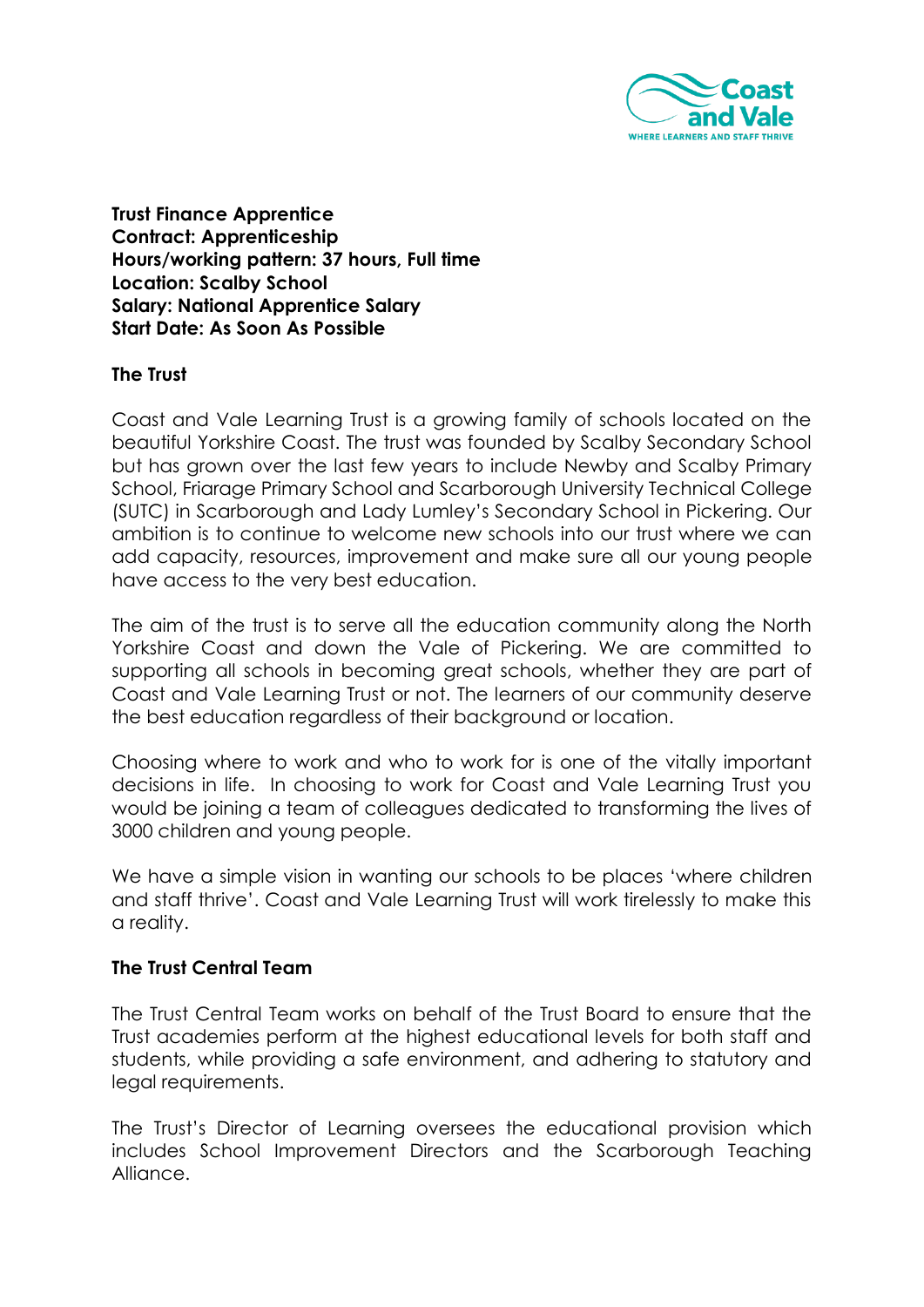

The Trust's Chief Operating Officer oversees the non-educational side of the Trust with teams responsible for Finance, HR, Premises and IT.

# **Our Opportunity**

We are looking to appoint an astute and highly motivated Finance Apprentice to join our developing Finance team to assist the Finance Officer/Trust Financial Services Manager in the day to day operations of the department by providing a full range of finance administrative support to the Trust and its schools including purchase ledger, sales ledger and cashbook transactions.

## **You will:**

- Be prepared to study and complete AAT Level 3
- Have knowledge of administrative systems and IT packages, including Microsoft Office
- Have experience of working with spreadsheets
- Have organisational and time management skills
- Have the ability to work as part of a team
- Have the ability to manage an organised and effective record system
- Have attention to detail, neatness and accuracy
- Have Level 2 qualifications to evidence good literacy and numeracy skills

## **Working for Us**

As well as being committed to your ongoing development and training we also offer a range of employee benefits including a competitive salary, access to a government pension scheme, an employee assistance programme as well as a variety of retail discounts.

## **Application Process**

Please complete the Trust's application form which can be downloaded from NYCC jobs and email your completed form to *Helen Poole the Trust's Recruitment Partner* **[helen.poole@northyorks.gov.uk](mailto:helen.poole@northyorks.gov.uk) Tel: 07890055186**

Please contact us if you need an application form in a different format.

We do not accept CVs.

Closing date for receipt of applications: **Monday 27th June at 9am**